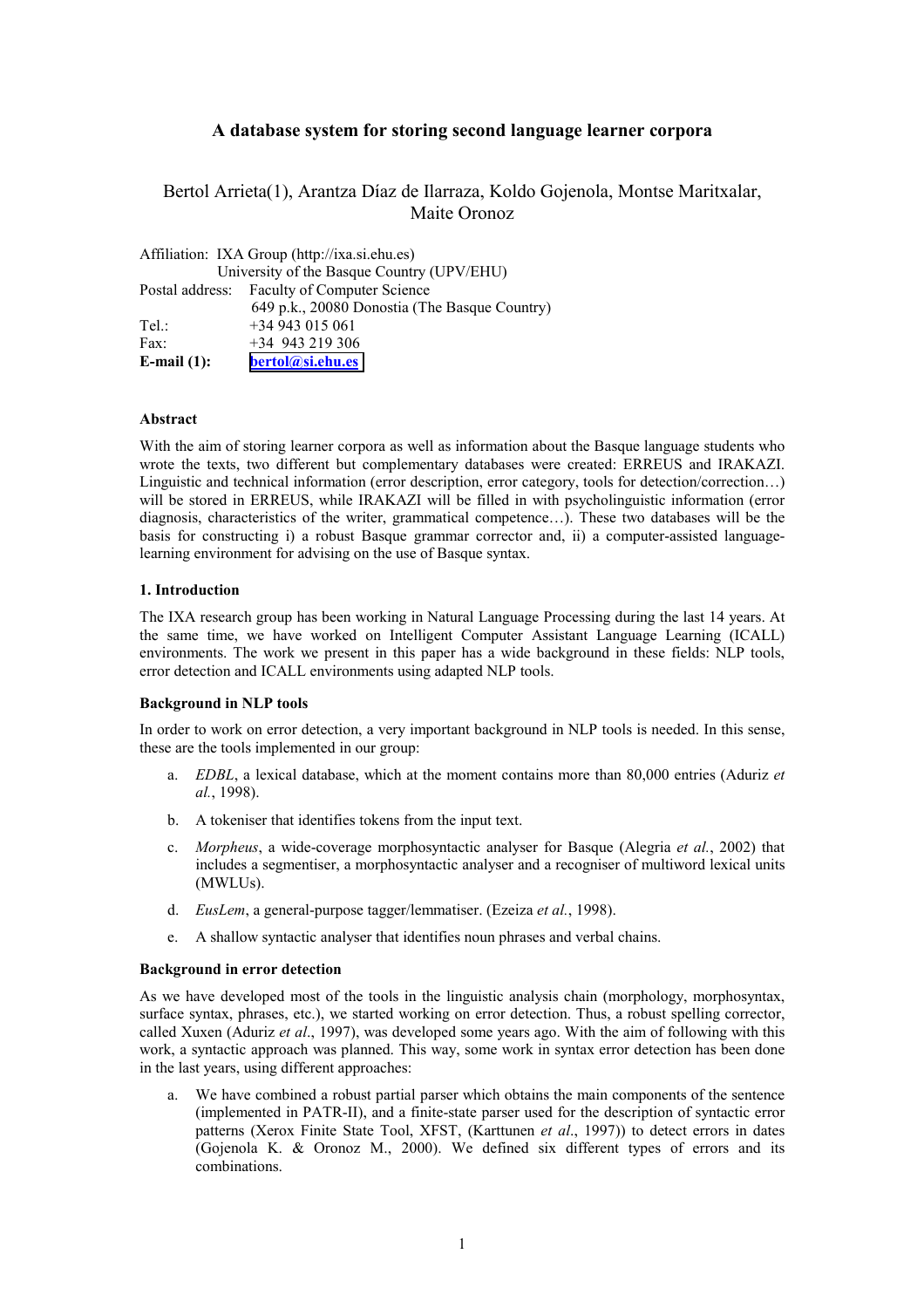- b. The Constraint Grammar (Karlsson, 1995) formalism has been used to analyse 25 types of errors about postpositions and other 10 different types of grammar errors.
- c. The relaxation of syntactic constraints (Douglas  $& Dale, 1992$ ) has been used for the detection of agreement errors between the verb and the subject, object or indirect object (Gojenola, 2000). This grammar-based method allows the analysis of sentences that do not fulfil some of the constraints of the language by identifying a rule that might have been violated, determining whether its relaxation might lead to a successful parse.

### **Background in ICALL environments**

The main work in this field done in our group is an environment for studying the learning process of language learners, called MUGARRI (Maritxalar, 1999). In this environment, we find three systems: IRAKAZI, IDAZKIDE and HITES. IRAKAZI helps the teacher in gathering psycholinguistic information about the students and the texts they write; IDAZKIDE is a student oriented ICALL environment for second language learning; and HITES is a system for modelling the interlanguage of particular learners and the common interlanguage of learners at the same language level. IRAKAZI interacts with the teacher, IDAZKIDE with the student, and HITES with the psycholinguist.

## **ERREUS and its connection with IRAKAZI**

With this background, we realised that gathering error corpora is a very important task in order to i) have a basis for deciding which type of linguistic phenomena are important to treat, ii) have a corpora for tool-testing and evaluating. That is why we began thinking about a system that would store information about the errors of the corpora. The ERREUS database was born with this aim. ERREUS has the purpose of storing technical and linguistic information about any type of error, and it was designed for being, in some sense, a repository of error corpora. On the other hand, IRAKAZI is used to store all the information about the student (mainly, relative to his/her learning process) and the deviant structures he/she has used.

Working in the design of the ERREUS database, we realized that ERREUS is complementary with IRAKAZI. In ERREUS we are going to store any kind of error made by language learners and native speakers, and in IRAKAZI, only the deviations made by language learners. It must be pointed out that in the ICALL environment, we will speak about deviant structures instead of errors. The word "error" is directly joined to correction, and it has a negative sense. That is why we have decided to use the word deviation when speaking about the learning process, following some psycholinguistic trends (Maritxalar *et al*, 1996). So, all deviations made by students are going to be referenced in both the IRAKAZI and the ERREUS databases, while the errors found in corpora that were not written by students are only going to be stored in the ERREUS database, as we can see in Figure 1.



Figure 1: Errors *vs*. deviations

Due to the fact that both databases provide different points of view about the same matter, we saw the need of joining the two databases. Thus, for each error-containing-text, we would have its technical-linguistic information in ERREUS, as well as its corresponding psycholinguistic information in IRAKAZI.

Taking into account the information stored in each database (see example in figure 2), we note that the information about the text that contains the error and its category appears in both. However, there is a difference when representing the linguistic category. In the case of IRAKAZI, we store the concrete category of the deviation (AGREEMENT SUBJ\_VERB), while in ERREUS we use a hierarchical classification of linguistic errors (Morphosyntactic  $\rightarrow$  Agreement  $\rightarrow$  Agreement between subject and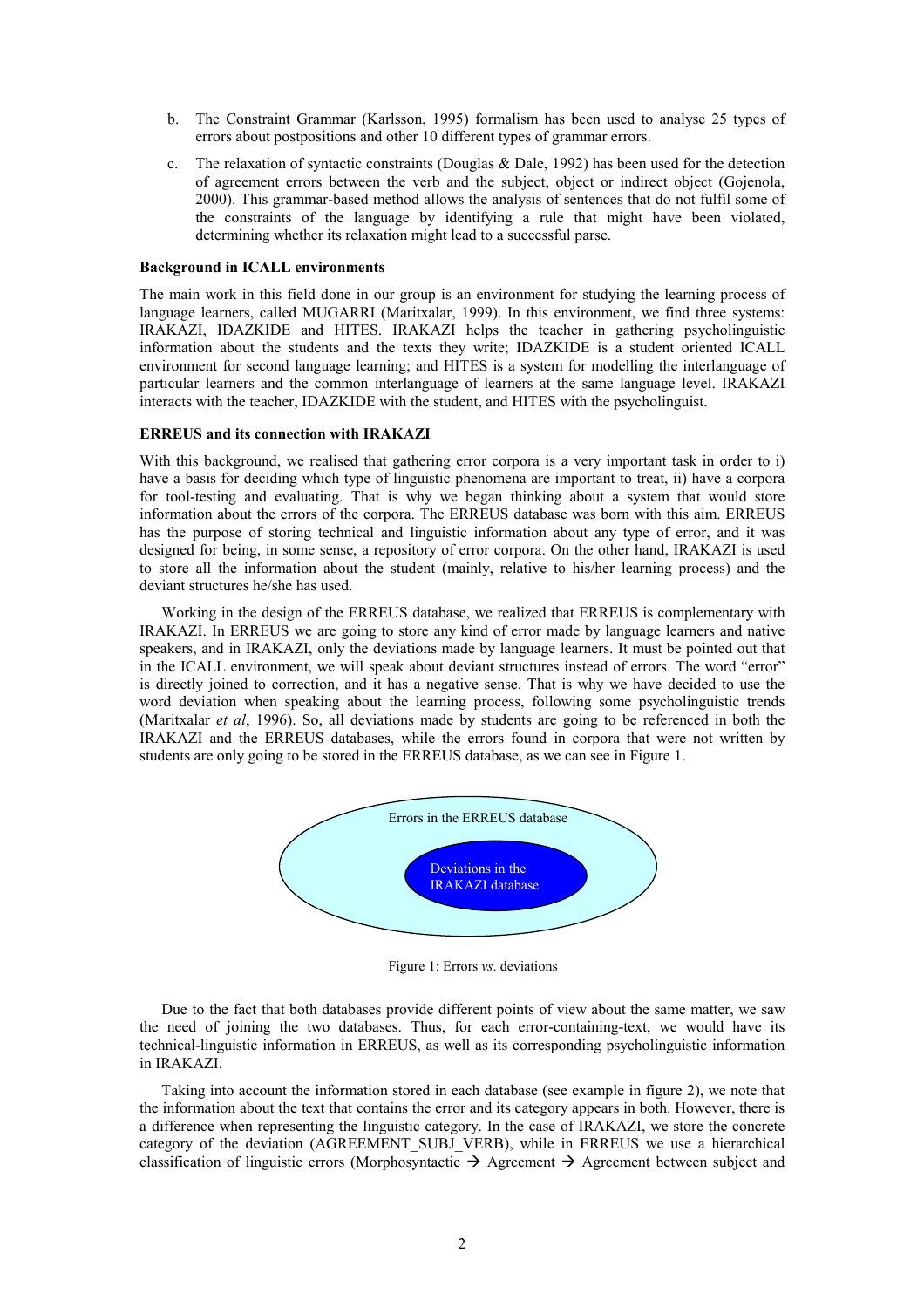verb). Being the case that the final category in ERREUS matches with the category in IRAKAZI, it is viable to join both databases.



Figure 2: A view of the main information stored in ERREUS and in IRAKAZI (these boxes are not the entities of neither ERREUS nor IRAKAZI)

## **2. The ERREUS database**

The ERREUS database will be the basis for constructing a robust Basque grammar corrector. That is the reason why we have designed a database that stores linguistic and technical information of errors found in the corpora.

Designing the database, we have followed several steps for assuring a good design and development, taking into account that a) it is important to access the database via Internet, b) many non-specialized users would access it, c) we want to store a very large range of linguistic errors, and d) we want to link ERREUS to IRAKAZI.

Next, we will briefly explain the steps we followed to build the database. Firstly, we made a complete classification of errors based on bibliographic research and hand-made studies of real corpora (step 1). Secondly, this classification was complemented with the results of a questionnaire made to some proofreaders and Basque language teachers (step 2). And, finally, this classification was used as a basis for designing and constructing the ERREUS database (step 3) and its corresponding ZOPE based interface (step 4).

## **Step 1: Classifying the errors**

As mentioned before, in order to make a thorough classification of the errors we could find in any corpora, we used as a basis a set of Basque grammars, our previous experience in error classification (Maritxalar, 1999), and the advice of the linguists in our research group. Besides, we contrasted our classification with other works on error typology (Becker *et al*., 1999) made in other languages.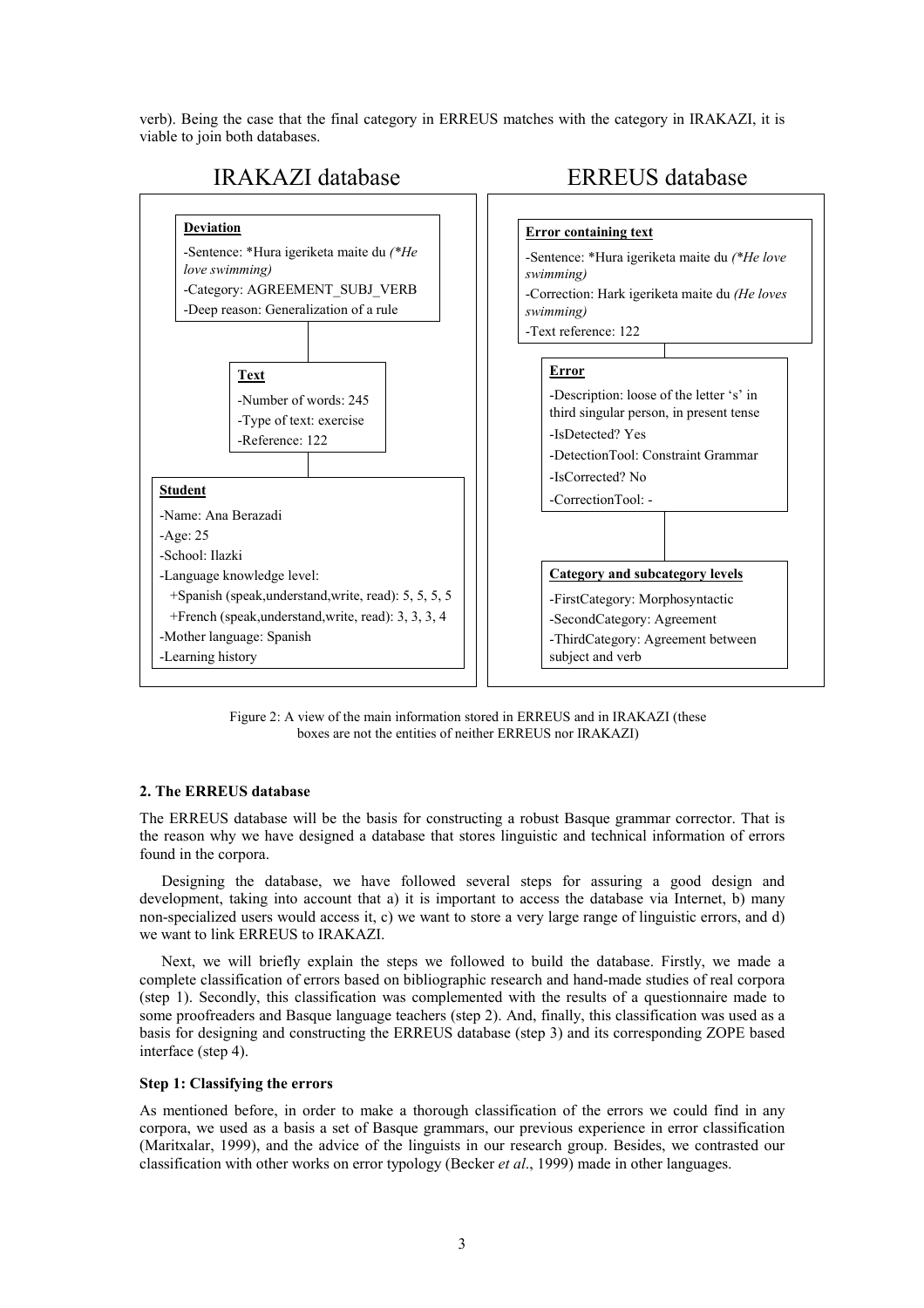This way, we obtained a classification in which all errors were divided into five main categories:

- Spelling errors
- Morphological, syntactic or morphosyntactic errors
- Semantic errors
- Punctuation errors and style suggestions
- Errors due to the standardisation process of Basque

Each category was subcategorised so as to make a classification as detailed as possible.

The relevance of this error classification relies on guiding the user through the interface into the appropriate category/subcategory. This procedure will let us organise in the database all the error occurrences according to the mentioned classification.

#### **Step 2: The questionnaire and its results**

The standardisation of Basque has not been yet completed. The Basque Language Academy (http://www.euskaltzaindia.net) publishes periodically rules for the standardisation of the language, but they do not cover all its aspects. For this reason, sometimes it is difficult to decide whether a given structure may be considered standard or not.

All these characteristics made more difficult to create a proper error classification in Basque. Therefore, we prepared a questionnaire in order to contrast our classification. As we assumed that learners of Basque and natives do not make the same kind of errors and with the same frequency, we asked both, experienced Basque teachers and proofreaders, about two different aspects. We gave them our first draft of the error classification, and asked whether they knew any error category that was not included in such classification and whether all the errors we considered were actually errors. If this was the case, we also wanted to know, which was the frequency of occurrence of each error in the kind of texts they usually work with. Using this data, we completed our error classification. In the near future, we are going to intend to continue implementing rules for the detection of errors, starting with those ranked with the highest frequency in the questionnaire. Our objective is to use these rules to detect automatically such errors in real corpora.

## **Step 3: The design of the database**

We carried out the design of the database with the objectives of being open and flexible enough to allow the addition of new information. We designed a simple, standard database to collect errors of the different types mentioned in the classification. The system will also allow restricted users to update the database via Internet.

The database is composed of these main entities: error, linguistic categories, text and correction.

In the entity named 'error', we store, among other things, the following technical information: whether the error is automatically detectable/rectifiable, and in such case, which is the most appropriate NLP tool to detect/correct it. We also specify the origin of the error (e.g. influence of Spanish) and the possible cause of it.

We have used four tables, each one for each level of the hierarchy in the classification. For example, in the first table (FirstLevelCategory), we have the general category of the error (orthographic, morphosyntactic, semantic, punctuation, style and errors due to the lack of standardisation of the language). Besides, each general category is divided into second level subcategories using the table (SecondLevelCategory), and so on (see figure 3).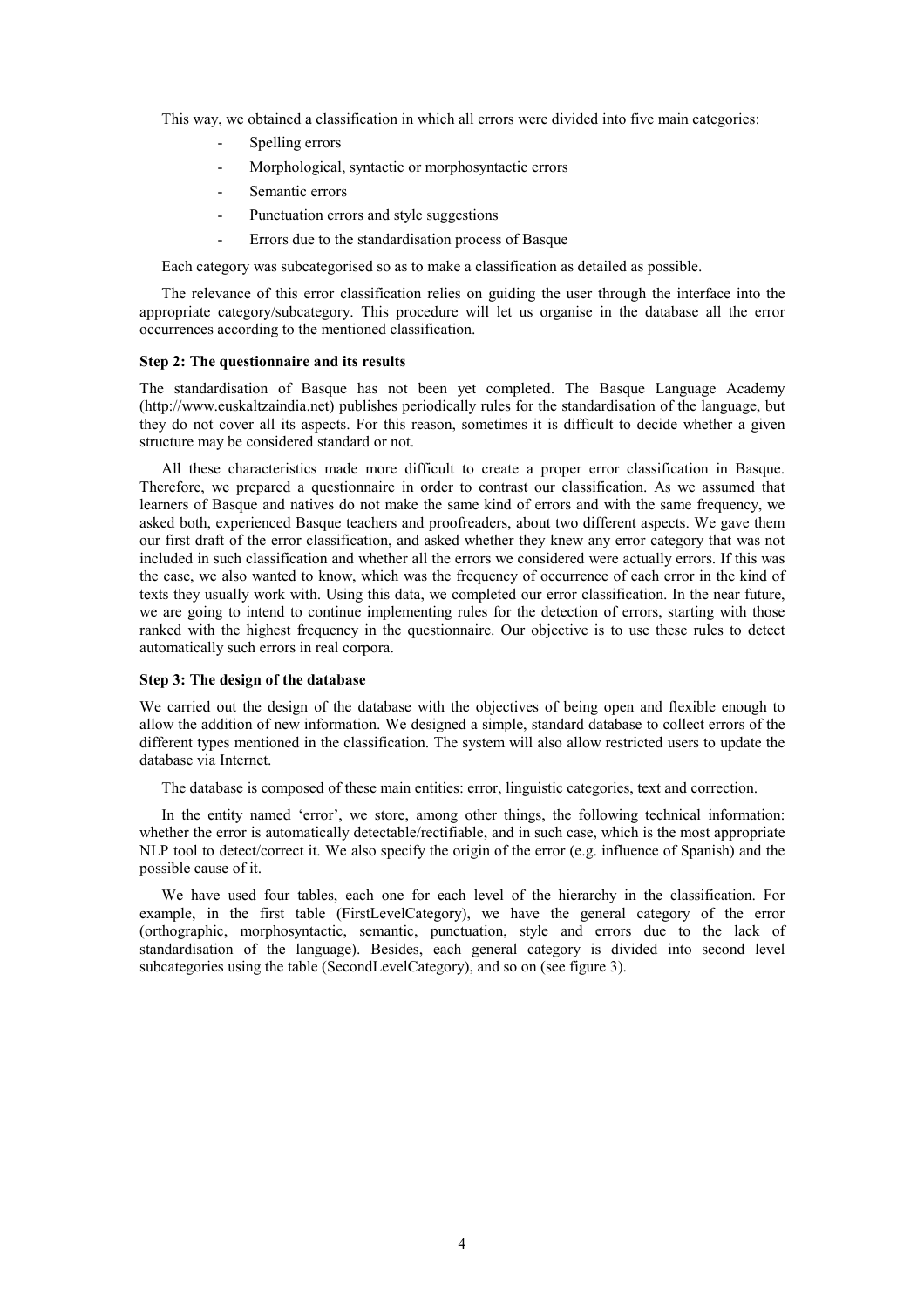

Figure 3: Classification hierarchy

The entity named 'text' stores, for each error occurrence, the sentence that contains the error. Besides, we have an attribute (with a value ranging from 0 to 5) to indicate to which extent we are sure that it is really an error in the context where it appears. A given word or structure might be always considered an error or it might be considered an error just in some given contexts (e.g. "The bread ate John" might be correct in a literary context).

In the 'correction' entity, we store the correction of each error occurrence. In this sense, it is important to remark that if we have more than one error in a concrete sentence, we will have one different text occurrence for each error, in order to i) have the proper reference to each kind of error, and ii) have one correction for each kind of error.

## **Step 4: The ZOPE based interface**

As the interface will be used by people that are not specialised in computers, and, therefore, it has to be an easy-to-use tool, we designed a simple and user-friendly interface based in ZOPE technology (Latteier & Pelleitier M., 2001).

This way, we built an interface to guide the user into the error classification in order to choose one concrete category/subcategory. The user has the possibility of making different operations:

- a. Consulting operations as to find real examples of errors in the corpora for the chosen category. For example, if the category/subcategory "Morphosyntactic / Agreement AgreementBetweenSubjectVerb" is chosen, the system will show all the texts with this error, e.g. "Hura igeriketa maite du" ("He love swimming"), "Bera ingelesa daki" ("She cans speak English") and so on.
- b. Inserting operations as to insert an error-containing-text into the chosen category, with its own correction. For example, let us suppose that the linguists find the next sentence "That's not very *apropriate*". The steps to follow should be:
	- i. Find the proper category/subcategory for that error (Spelling error)
	- ii. Check if the error has already been inserted (one "p" instead of the double "p")
	- iii. If not, then, insert the error and its technical characteristics.
	- iv. Check if the sentence has already been inserted.
	- v. If not, insert the sentence and its correction.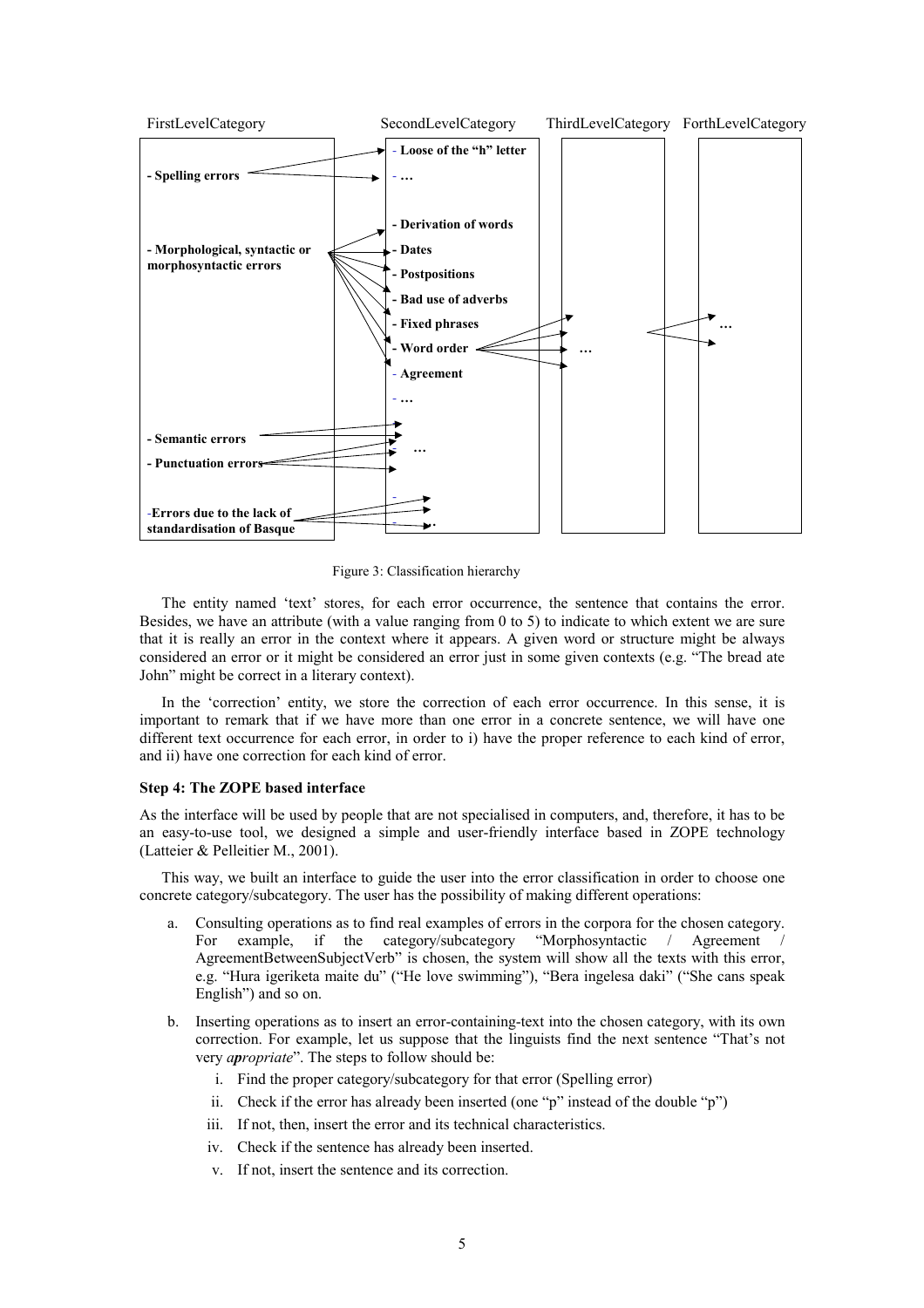c. Updating operations, related to error information as well as text information.

|                                                                                                                                                                                                                                                                                              | <b>Insert Text</b>                                                                                                                |
|----------------------------------------------------------------------------------------------------------------------------------------------------------------------------------------------------------------------------------------------------------------------------------------------|-----------------------------------------------------------------------------------------------------------------------------------|
|                                                                                                                                                                                                                                                                                              | Source:                                                                                                                           |
|                                                                                                                                                                                                                                                                                              | Translation<br>Type of text: Itzulpena<br><b>Development</b><br><b>Summary</b><br>Sentence with the error:                        |
|                                                                                                                                                                                                                                                                                              | Basoaren barrena joan ziren                                                                                                       |
|                                                                                                                                                                                                                                                                                              | They went across the forest                                                                                                       |
| te a                                                                                                                                                                                                                                                                                         | All sentence (with context):<br>Basoaren barrena joan ziren perretxikoen bila<br>They went across the forest to pick up mushrooms |
|                                                                                                                                                                                                                                                                                              | Corrected sentence:                                                                                                               |
| Basoan barrena joan ziren perretxikoen bila<br>They went across the forest to pick up mushrooms<br>Certainty: $\boxed{0}$ $\boxed{\bullet}$ $\boxed{0}$ - I'm not sure 5- I'm quite sure<br>To which extend we are sure that<br>it is really an error in this context.<br><b>SAVE A TEXT</b> |                                                                                                                                   |

Figure 4: Inserting a text in ERREUS

## **3. The IRAKAZI database**

In the introduction, we have done a distinction between the information stored in ERREUS (linguistic/technical) and the information stored in IRAKAZI (psycholinguistic). In the same way, as we mentioned before, we distinguish errors (ERREUS) from deviant structures (IRAKAZI). So, when speaking about IRAKAZI, we will refer to students' deviations.

IRAKAZI is responsible of storing the knowledge about the student, given by the teacher. The main goal is twofold:

- To get information about the student, relative to his/her learning process.

- To work on the diagnosis of the deviant structures of the learner.

In the future, all this information will be used in the development of the diagnosis module of IDAZKIDE (Diaz de Ilarraza *et al*, 1999), a student oriented ICALL system for second language learning.

IRAKAZI is composed of an interface to interact with the teacher and a knowledge base (field work). This knowledge base contains information about the learners, the type of exercises they do and the deviations found in texts written by them (see figures 5, 6 and 7).

| Introduction    |  |
|-----------------|--|
| <b>Consults</b> |  |
| <b>Changes</b>  |  |
| <b>Research</b> |  |
| Exit            |  |
|                 |  |
|                 |  |

Figure 5 First screen in IRAKAZI.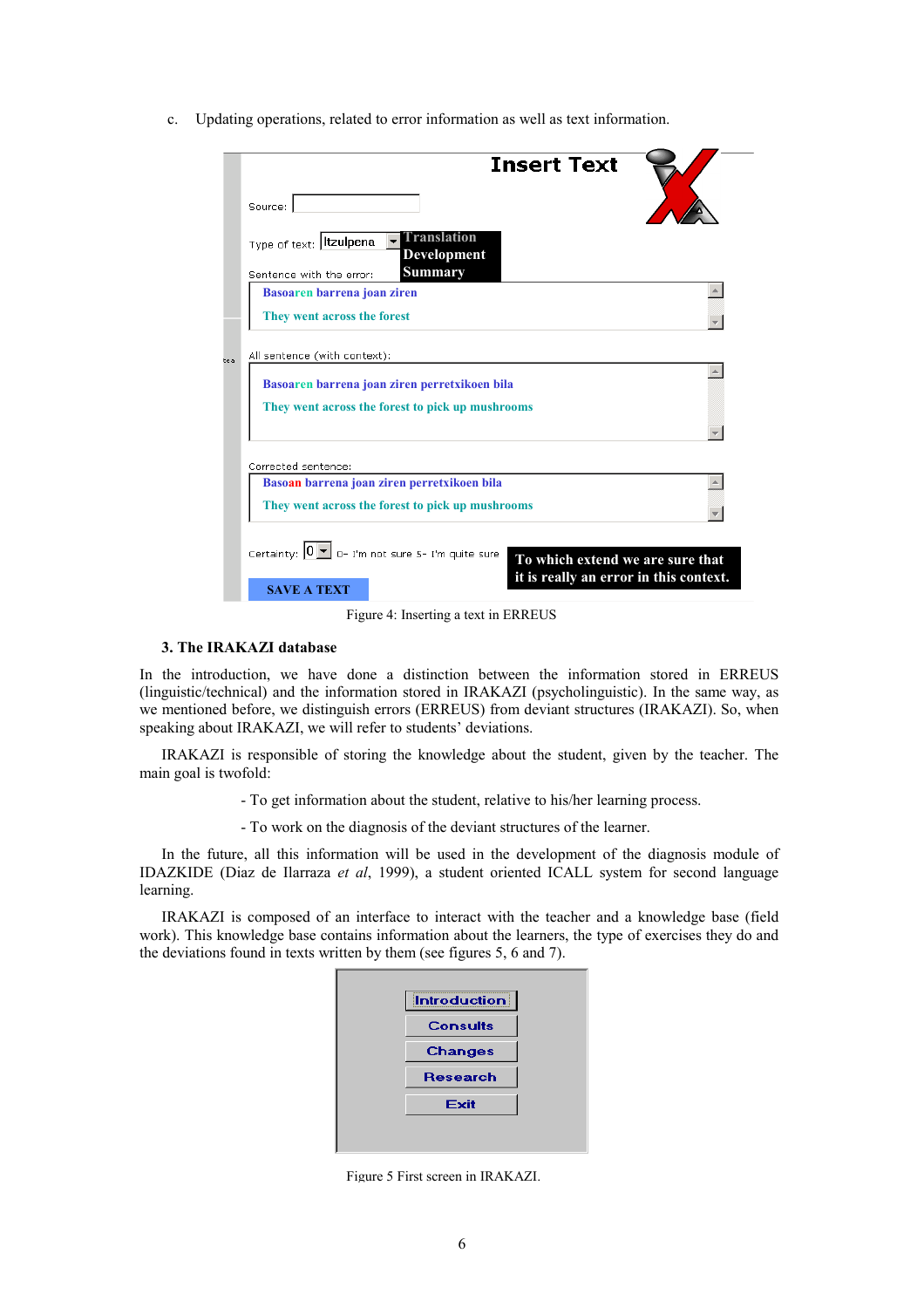The interface of IRAKAZI helps the teacher to provide the necessary information to keep in the knowledge base. Such information is composed of:

- *Specific features of the student* such as age, language level, mother tongue, other languages, studies, frequency of use of Basque, environment of use (home, business, tourism...) and so on (see figure 6).

- *Information about texts* written by the student (including a list of deviations written in the texts). Each deviation will be classified from three different points of view: i) a superficial point of view (e.g. omission of a letter)*,* ii) a linguistic/metalinguistic point of view (e.g. agreement between subject and verb, creation of new words by means of loans…), and iii) a deep perspective (e.g. transfer from mother tongue…). The last one includes the reasons why the deviations were committed (Maritxalar & Díaz de Ilarraza, 1993).

- *Information about the exercises proposed* and their objective. For example, some texts can be the result of guessing a story or talking about something heard before, etc.

|                                                                                       | <b>STUDENT CODE:</b><br><b>ilAb</b>                                                                                                                                                                                                                                                                                                                                                                                                                                        |
|---------------------------------------------------------------------------------------|----------------------------------------------------------------------------------------------------------------------------------------------------------------------------------------------------------------------------------------------------------------------------------------------------------------------------------------------------------------------------------------------------------------------------------------------------------------------------|
| <b>Student Code:</b><br><b>Name</b><br>Pepi                                           | TEXT CODE: Mbm1                                                                                                                                                                                                                                                                                                                                                                                                                                                            |
| 3/1/95<br>$\overline{27}$<br><b>Entry date</b><br>Age                                 | Other<br><b>TYPE OF TEXT:</b><br>DATE:<br>5/30/97<br><b>Students</b><br><b>WORD NUMBER:</b><br>294<br><b>Am1</b><br><b>SITUATION CODE:</b>                                                                                                                                                                                                                                                                                                                                 |
|                                                                                       | <b>EIGIX</b><br><b>BRIDESVIACION</b>                                                                                                                                                                                                                                                                                                                                                                                                                                       |
| <b>Language School</b><br><b>Hazki</b>                                                | <b>DEVIATIONS</b><br><b>DEV. CODE</b>                                                                                                                                                                                                                                                                                                                                                                                                                                      |
| $\overline{9}$<br>Josune<br>Group 1<br><b>Teacher</b><br>Level                        | <b>MENLA_BE1</b><br><b>WORD or SENTENCE</b><br><b>LING. CODE</b><br>Balzuen ustez, mendeen zehar guregana etoxi den<br>ondare kulturala dela eta hitzegiten diren lekuetan<br>gorde egin behar dugula, gal ez dadin, baina ez dute<br>etorkizurik kusten.<br>$\sim$<br><b>DEEP CODE</b><br><b>William</b><br>国                                                                                                                                                             |
| Picture                                                                               | HOW CAN WE CORRECT IT?                                                                                                                                                                                                                                                                                                                                                                                                                                                     |
| A-Levels; Professional Education (Spanish)<br><b>Completed Studies</b>                | <b>EXPLANATION</b>                                                                                                                                                                                                                                                                                                                                                                                                                                                         |
| <b>Current Studies</b>                                                                |                                                                                                                                                                                                                                                                                                                                                                                                                                                                            |
| Job                                                                                   |                                                                                                                                                                                                                                                                                                                                                                                                                                                                            |
|                                                                                       | $\overline{1}$   $\overline{1}$   $\overline{1}$   $\overline{1}$   $\overline{1}$   $\overline{1}$   $\overline{1}$   $\overline{1}$   $\overline{1}$   $\overline{1}$   $\overline{1}$   $\overline{1}$   $\overline{1}$   $\overline{1}$   $\overline{1}$   $\overline{1}$   $\overline{1}$   $\overline{1}$   $\overline{1}$   $\overline{1}$  <br>Registro: 14   4                                                                                                    |
| <b>MENU</b><br>References<br><b>Exercices</b><br>Record<br>Languages<br><b>Survey</b> | <b>MENU</b><br><b>Student Record</b><br><b>References</b><br>Languages<br><b>Survey</b><br>Record<br>$\overline{1}$   $\overline{1}$   $\overline{1}$   $\overline{1}$   $\overline{1}$   $\overline{1}$   $\overline{1}$   $\overline{1}$   $\overline{1}$   $\overline{1}$   $\overline{1}$   $\overline{1}$   $\overline{1}$   $\overline{1}$   $\overline{1}$   $\overline{1}$   $\overline{1}$   $\overline{1}$   $\overline{1}$   $\overline{1}$  <br>Registro: 14 4 |



At this moment, the implementation of IRAKAZI is done in Access, but a new improved version implemented in Zope will be available in Internet in few months. In this new version where we are working on, we will add information about the necessary strategies that should be followed when helping the student in improving the knowledge related to his/her deviant structures. In order to do that, we will collect information about the most adequate types of exercises for the treatment of the deviant structures in each case, that is, in the case of each particular learner (see figure 7).

Some years ago, when IRAKAZI and MUGARRI were designed and implemented, a field work was done collecting Basque students texts from some schools specialised in the teaching of the language (Diaz de Ilarraza *et al.*, 1998). These text corpora are a very interesting source of data, and they will be described in the next section.

### **4. Text corpora**

 $\overline{a}$ 

Annotated corpora of errors for Basque is a very important resource, not only for deriving an empirically based error classification, but also as a basis for the development of error detecting tools. In our case, ERREUS and IRAKAZI will be used as repositories of errors that will be annotated from linguistic/technical and psycholinguistic points of view, respectively. Text corpora provide the necessary information to both databases.

In text corpora, each kind of error occurs with very low frequency and, therefore, big corpora are needed for testing. The task of collecting corpora is not easy and it turns very difficult when error corpora have to be collected. Even if such corpora were available, the task of recognising error instances for evaluation is a hard task, as there are no syntactically annotated treebanks in Basque with error marks. So, if we want to obtain naturally occurring test data, hundreds of texts have to be automatically and manually examined and marked.

This work of collecting Basque students texts was done following some criteria: we collected written material from different language schools (IRALE<sup>1</sup>, ILAZKI, AEK) and grouped this material depending on some features of the texts as i) the kind of exercise proposed by the teacher (e.g. abstract,

<sup>&</sup>lt;sup>1</sup> IRALE, ILAZKI and AEK: schools specialised in the teaching of Basque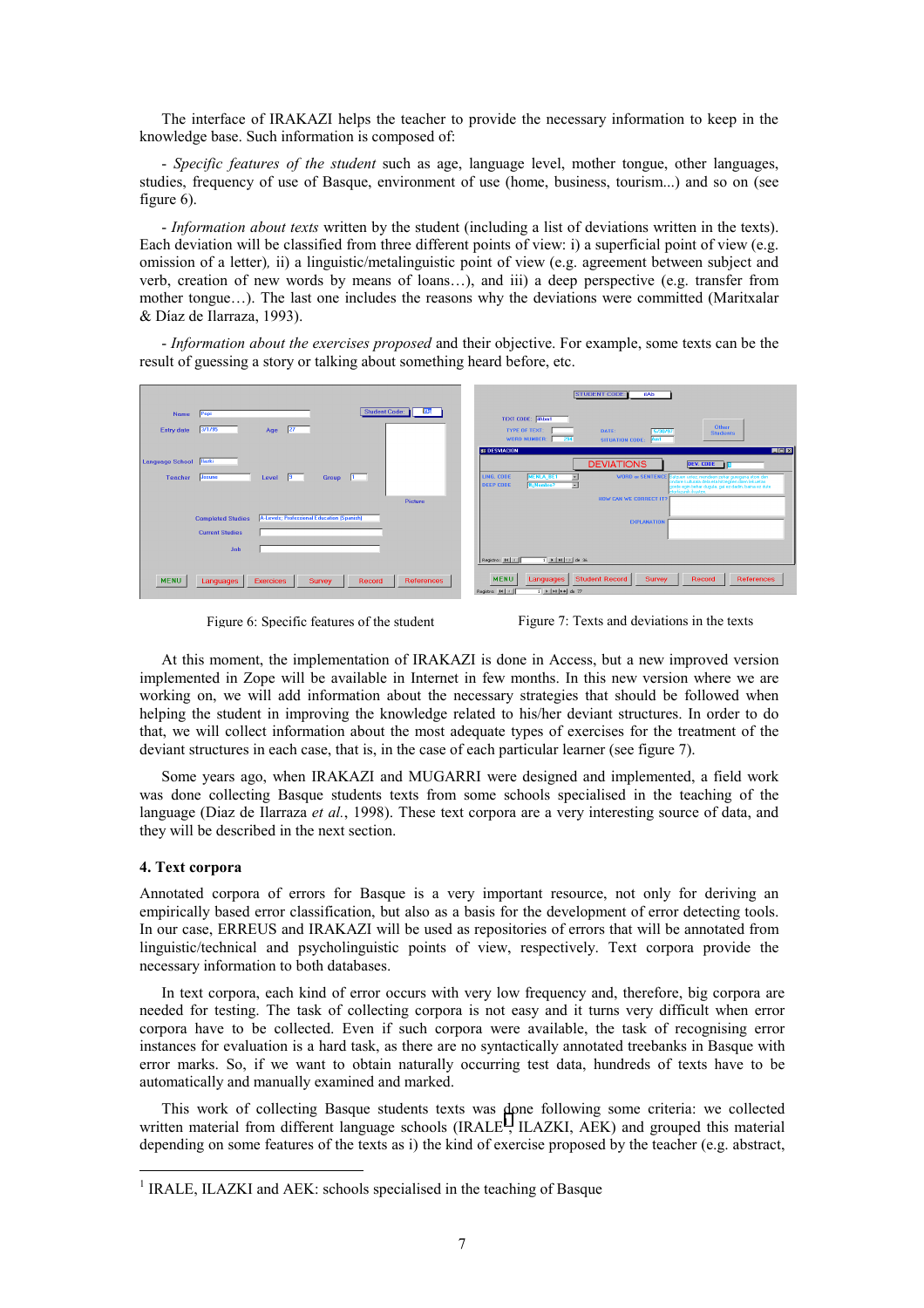article about a subject, letter…) and ii) the student who wrote the text. These were students who attended classes regularly, and with different characteristics and motivations for learning Basque (e.g. different learning rates, different knowledge about other languages, mother tongue…). The corpus is made up of 350 texts written from 1990 to 1995. We codified the texts of the corpora following a prefixed notation (e.g. il10as) showing the language school (e.g. "il", **IL**AZKI), the language level (e.g. "10", Level **10**), the learner's code (e.g. "a", first letter of the name **A**inhoa), and the type of exercise proposed (e.g. "s", **s**ummary). Information related to this corpus is stored in ERREUS and IRAKAZI.

In addition to these texts, an archive of 1600 e-mail messages from the mailing list "EuskaraZ", the first workgroup in Basque, has been collected. This list was created in 1996 with the purpose of exchanging information about everything related to Basque. This corpus has the advantage of being easily accessible, electronically available and contains linguistic errors. On the other hand, it has the disadvantage of being a corpus written in an informal language, sometimes with incomplete words and abbreviations, so it is not easy to analyse it.

Apart from this text corpus, we will use grammars with error examples (Zubiri, 1994) as a source of errors and texts for filling in ERREUS.

### **5. Conclusions and Future Work**

We have implemented two databases that gather information on linguistic errors analysed from different points of view. An interdisciplinary approach has been followed when analysing written errors in Basque texts. IRAKAZI contains the information related to the learning process of the student (diagnosis, writer characteristics, grammatical competence…), and ERREUS is provided with a vast linguistic and technical description of the errors (classification of the error, description, occurrences in texts, possible tools used for detection/correction…). Both databases have a reference to previously built and encoded learner corpora. So, we can link the two databases and create a complete system that will take into account different points of view about errors/deviations.

In the near future, we have two projects in mind:

- a. A robust grammar corrector of Basque.
- b. A system for syntax teaching that will improve IDAZKIDE.

 The information contained in ERREUS is essential in the development of both projects, while IRAKAZI is a very important source of psycholinguistic information that will be used in IDAZKIDE.

HITES is a system for modelling the interlanguage of particular learners and the common interlanguage of learners at the same language level. Using the information obtained from HITES, IDAZKIDE will be able of giving linguistic advice to the students considering their level. For that purpose, the tools previously constructed in our NLP research group (the spelling corrector, the electronic dictionaries, the tool for shallow parsing…) could be adapted taking into account the knowledge level of the student.

In the future, we will construct mechanisms in the form of linguistic rules, grammars or statistical methods for the detection of, basically, grammar errors and deviations.

#### **Acknowledgements**

This research is supported by the University of the Basque Country (9/UPV00141.226-14601/2002) and, the Ministry of Industry of the Basque Government (XUXENG project, OD02UN52)). Thanks to Eli Pociello for her help writing the final version of the paper.

#### **References**

Aduriz I., Aldezabal I., Ansa O., Artola X., Díaz de Ilarraza A., Insausti J. M. 1998 EDBL: a Multi-Purposed Lexical Support for the Treatment of Basque. In *Proceedings of the First Int. Conf. on Language Resources and Evaluation*, vol II, 821-826. Granada (Spain).

Aduriz I., Alegria I., Artola X., Ezeiza N., Sarasola K., Urkia M. 1997 A spelling corrector for Basque based on morphology. *Literary & Linguistic Computing,* Vol. 12, No. 1. Oxford University Press. Oxford. 1997.